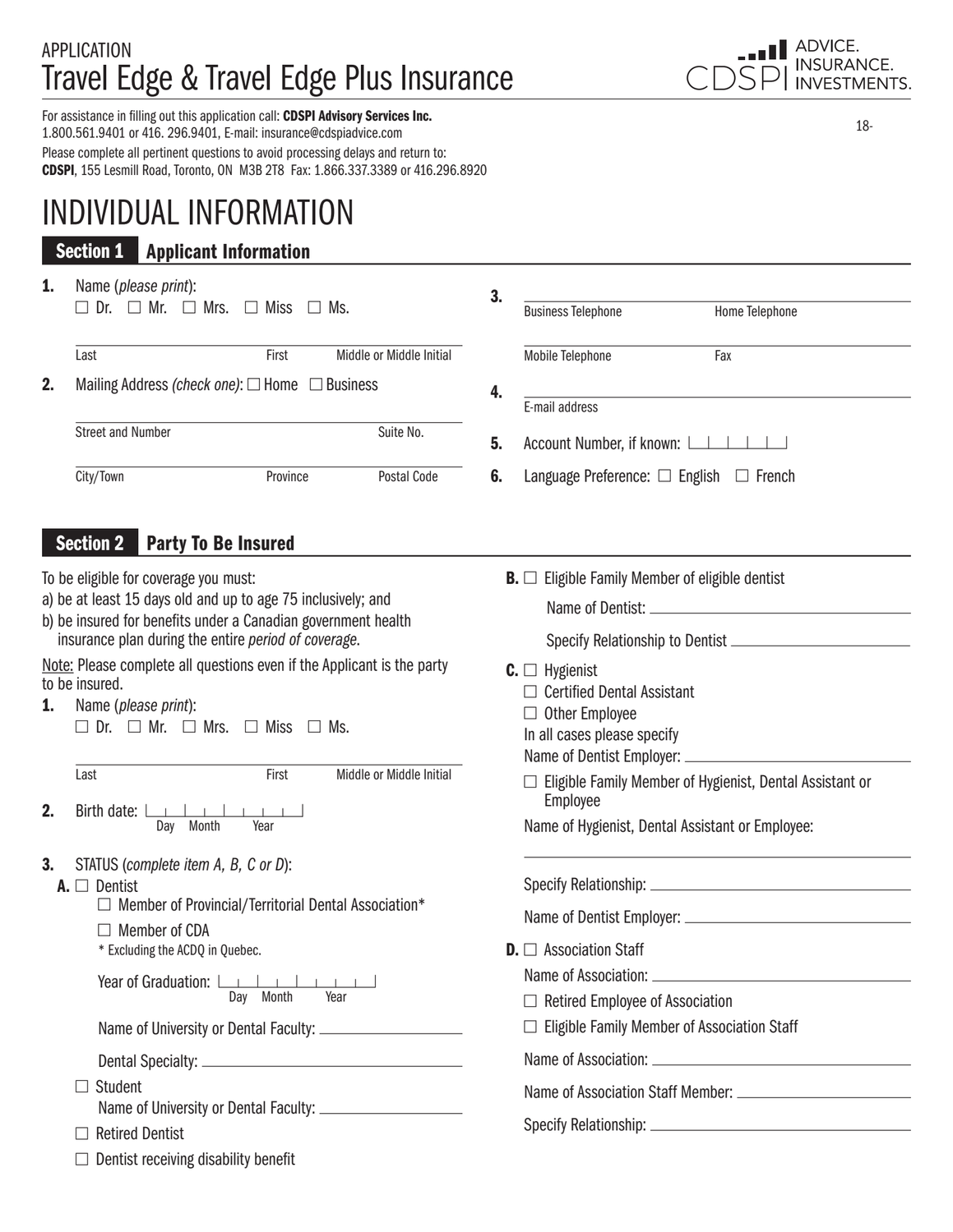## Section 3 Other Parties To Be Insured

### Complete only if applying for Family coverage.

- To be eligible for coverage each person listed below must:
- a) be at least 15 days old and up to age 75 inclusively; and
- b) be insured for benefits under a Canadian government health insurance plan during the entire period of coverage.
- 1. List below all family members (spouse or common-law partner and/or dependent children under 21, and up to age 25 if attending college or university full-time) from oldest to youngest and if applicable, your children's caregiver\*. If you are selecting Top-up coverage as well, please check boxes in the last column to indicate parties travelling on the trip using that coverage, and be sure to complete section 8.

**Note:** If the applicant is also travelling under Top-up coverage, check here:  $\Box$ 

| Name (first/last) | Relationship (spouse,<br>common-law partner,<br>child or caregiver) | Date of Birth<br>(day/month/year) | Full-time<br>Student? | Mental or<br>Physical<br>Infirmity? | Insured under a<br><b>Government Health</b><br>Insurance Plan? | <b>Travelling</b><br>Under Top-up<br>Coverage? |
|-------------------|---------------------------------------------------------------------|-----------------------------------|-----------------------|-------------------------------------|----------------------------------------------------------------|------------------------------------------------|
|                   |                                                                     |                                   | $\Box$ Yes $\Box$ No  | $\Box$ Yes $\Box$ No                | $\Box$ Yes $\Box$ No                                           | $\Box$ Yes $\Box$ No                           |
|                   |                                                                     |                                   | $\Box$ Yes $\Box$ No  | $\Box$ Yes $\Box$ No                | $\Box$ Yes $\Box$ No                                           | $\Box$ Yes $\Box$ No                           |
|                   |                                                                     |                                   | $\Box$ Yes $\Box$ No  | $\Box$ Yes $\Box$ No                | $\Box$ Yes $\Box$ No                                           | $\Box$ Yes $\Box$ No                           |
|                   |                                                                     |                                   | $\Box$ Yes $\Box$ No  | $\Box$ Yes $\Box$ No                | $\Box$ Yes $\Box$ No                                           | $\Box$ Yes $\Box$ No                           |
|                   |                                                                     |                                   | $\Box$ Yes $\Box$ No  | $\Box$ Yes $\Box$ No                | $\Box$ Yes $\Box$ No                                           | $\Box$ Yes $\Box$ No                           |
|                   |                                                                     |                                   | $\Box$ Yes $\Box$ No  | $\Box$ Yes $\Box$ No                | $\Box$ Yes $\Box$ No                                           | $\Box$ Yes $\Box$ No                           |
|                   |                                                                     |                                   | $\Box$ Yes $\Box$ No  | $\Box$ Yes $\Box$ No                | $\Box$ Yes $\Box$ No                                           | $\Box$ Yes $\Box$ No                           |
|                   |                                                                     |                                   | $\Box$ Yes $\Box$ No  | $\Box$ Yes $\Box$ No                | $\Box$ Yes $\Box$ No                                           | $\Box$ Yes $\Box$ No                           |

If more space is required for additional persons, please attach the information on a separate piece of paper.

\* *A caregiver can also be insured. A caregiver is a person (18 years of age or older, not related to you by blood or marriage) who is employed on a full-time basis to provide childcare in your family home. Coverage for the caregiver applies when she/he is traveling with your dependent children.*

Note: Travel cards are issued to those insured under the plan who are age 16 and over. If travel cards are required for younger children, please advise us at the time of application.

# COVERAGE APPLIED FOR

### Section 4 Details

### 1. A. Type of Coverage

- $\Box$  Travel Edge (Medical Coverage)
- □ Travel Edge *Plus* (Medical, Flight Accident, Baggage Loss and Trip Cancellation Coverage)
- 
- **B.** Maximum trip length:<br> $\Box$  15 days  $\Box$  30 days  $\Box$  60 days  $\Box$  90 days
- **C.**  $\Box$  Single coverage  $\Box$  Family coverage

**2.** Coverage for Travel Insurance is in effect for one year, and begins on the date your application and premium payment are received by CDSPI. However, you may specify a later effective start date for coverage:

Day Month Year

**3.** We will process your travel application, travel cards, and payment upon receipt unless you indicate to hold processing until 3 weeks prior to the effective date by checking the box below:  $\Box$  Hold processing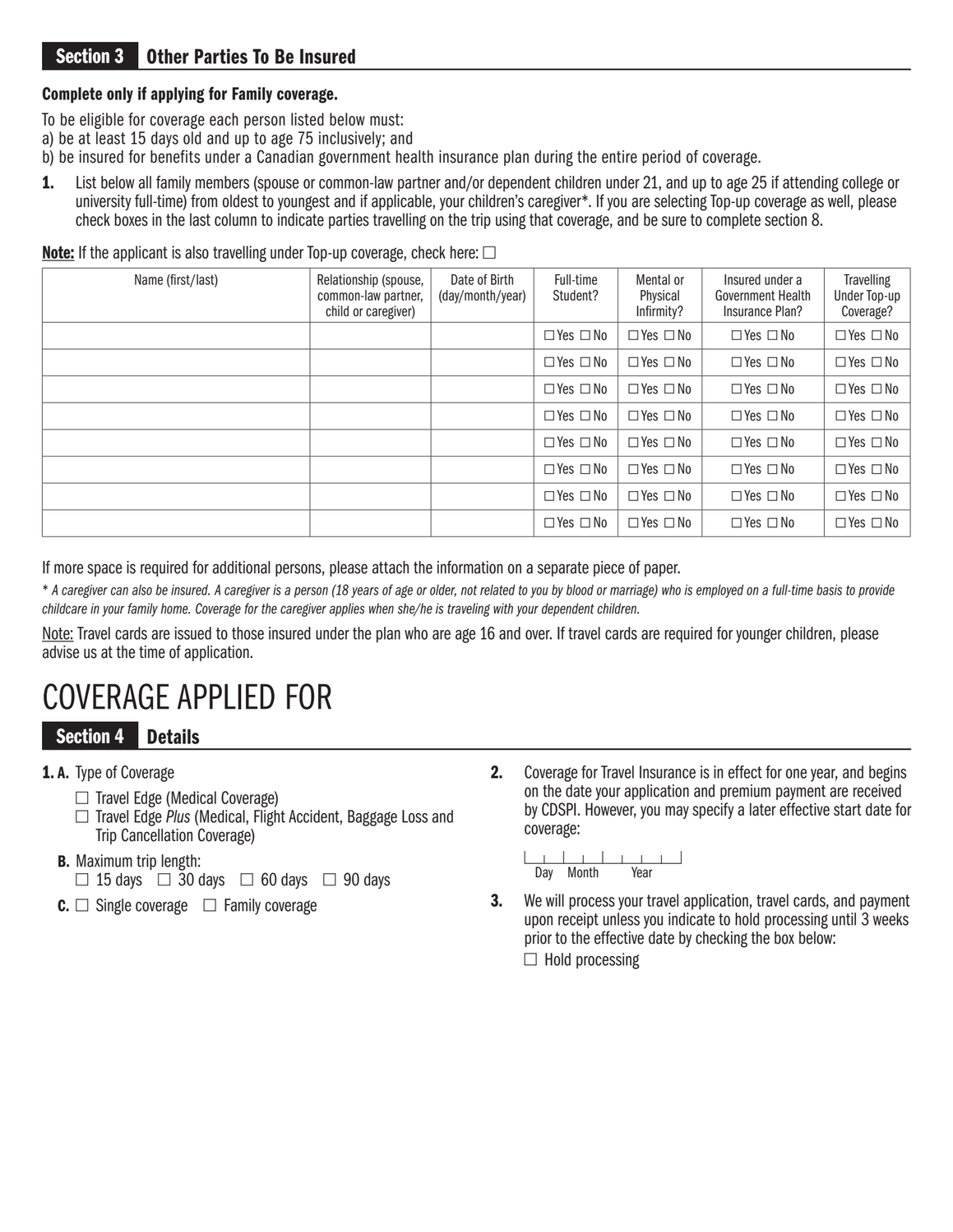### Section 5 Beneficiaries — Complete ONLY if Applying for Travel Edge *Plus* Coverage

1. Below, list primary beneficiaries and contingent beneficiaries for the Travel Edge *Plus* Coverage for the person to be insured. In addition, if you are applying for Travel Edge *Plus* Family Coverage, list primary beneficiaries and contingent beneficiaries for your spouse. If a beneficiary is designated as revocable, you will be able to change the beneficiary and coverage at any time without the beneficiary's consent. If the beneficiary is irrevocable, the beneficiary's written consent will be required in order to change the beneficiary, reduce coverage, cancel the policy, or make any other changes that may affect the value or ownership of the policy. Except for a spouse beneficiary in Quebec (see below), a beneficiary designation will be revocable unless you make it irrevocable (for reasons such as satisfying the requirements of a divorce judgment, separation agreement, court order or partnership insurance agreement) by checking the box in the "irrevocable" column below.

 In Quebec, the designation of a spouse as beneficiary is deemed irrevocable, unless you specify that the designation is revocable by checking the box in the Quebec column below.

 If you name a minor as a beneficiary, please provide the name of the trustee appointed to receive any payment due to the minor beneficiary, following the person to be insured's death.

 If you name more than one primary beneficiary, please record the percentage of the death benefit each beneficiary is to receive. If no percentage is recorded, the death benefit will be divided evenly among the surviving eligible primary beneficiaries. You may also name one or more contingent beneficiaries who will receive a death benefit only if: (a) no primary beneficiaries are alive when the benefit is payable; or (b) a court decides that the primary beneficiaries are not eligible.

Note: If sufficient space is not available, check here  $\square$  and complete a separate signed and dated sheet and attach to this form. Please follow the format used below, including percentage distribution if naming multiple beneficiaries.

### A. Person to be insured (complete in all cases):

|                               | Name in Full<br>(Last, First, Middle or Middle Initial) | Relationship to<br>Person To Be Insured | Proportion<br>(%) | Check only if<br>making irrevocable<br>(see above) | In Quebec, check<br>to make spouse<br>beneficiary revocable |
|-------------------------------|---------------------------------------------------------|-----------------------------------------|-------------------|----------------------------------------------------|-------------------------------------------------------------|
| <b>Primary Beneficiary</b>    |                                                         |                                         |                   |                                                    |                                                             |
| <b>Primary Beneficiary</b>    |                                                         |                                         |                   |                                                    |                                                             |
| <b>Primary Beneficiary</b>    |                                                         |                                         |                   |                                                    |                                                             |
| <b>Primary Beneficiary</b>    |                                                         |                                         |                   |                                                    |                                                             |
|                               |                                                         |                                         | Total 100%        |                                                    |                                                             |
| <b>Contingent Beneficiary</b> |                                                         |                                         |                   | N/A                                                |                                                             |
| <b>Contingent Beneficiary</b> |                                                         |                                         |                   | N/A                                                |                                                             |

#### B. Spouse (complete only if family coverage is selected):

|                               | Name in Full<br>(Last, First, Middle or Middle Initial) | Relationship to<br>Person To Be Insured | Proportion<br>(%) | Check only if<br>making irrevocable<br>(see above) | In Quebec, check<br>to make spouse<br>beneficiary revocable |
|-------------------------------|---------------------------------------------------------|-----------------------------------------|-------------------|----------------------------------------------------|-------------------------------------------------------------|
| <b>Primary Beneficiary</b>    |                                                         |                                         |                   |                                                    |                                                             |
| <b>Primary Beneficiary</b>    |                                                         |                                         |                   |                                                    |                                                             |
| <b>Primary Beneficiary</b>    |                                                         |                                         |                   |                                                    |                                                             |
| <b>Primary Beneficiary</b>    |                                                         |                                         |                   |                                                    |                                                             |
|                               |                                                         |                                         | Total 100%        |                                                    |                                                             |
| <b>Contingent Beneficiary</b> |                                                         |                                         |                   | N/A                                                |                                                             |
| <b>Contingent Beneficiary</b> |                                                         |                                         |                   | N/A                                                |                                                             |

- 2. If you named a minor as a beneficiary above, please provide the name of the trustee appointed to receive any payment due to the minor beneficiary, in the event of the death of the person to be insured.
- B. Trustee Name:

C. Relationship of Trustee to Person To Be Insured:

Note: If any children are covered under the plan, the applicant is automatically designated as the beneficiary under the child's coverage.

A. Beneficiary Name: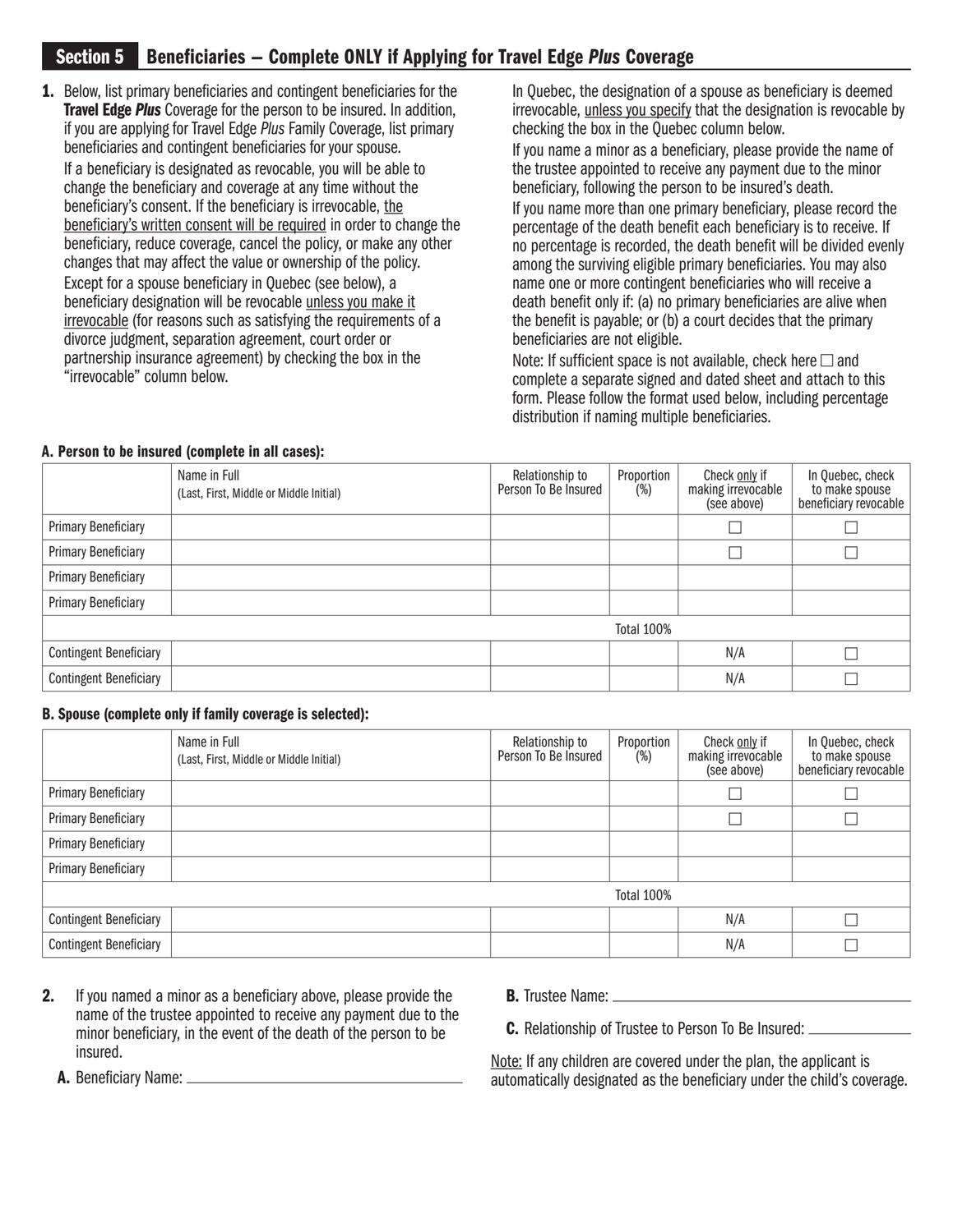# CALCULATION OF ANNUAL PAYMENT

# Section 6 Single Coverage

| <b>1. A.</b> Enter your premium using the Travel Edge or Travel Edge Plus tables below:                            |  |                                                                        |  |  |  |
|--------------------------------------------------------------------------------------------------------------------|--|------------------------------------------------------------------------|--|--|--|
| <b>B.</b> Enter applicable provincial tax using the tables below:<br>Travel Edge Plus - SK, MB, ON, QC & NFLD only |  | $+$ \$ $\vert$ $\vert$ $\vert$ $\vert$ $\vert$ $\vert$ $\vert$ $\vert$ |  |  |  |
| <b>C.</b> Total the premium and tax and enclose payment of:                                                        |  | $=$ \$                                                                 |  |  |  |

# Section 7 Family Coverage

| <b>1. A.</b> Using the ages of the two oldest family members, enter each individual's premium using the            | <b>First Insured</b> | <b>Second Insured</b> |
|--------------------------------------------------------------------------------------------------------------------|----------------------|-----------------------|
| Travel Edge or Travel Edge Plus tables below:                                                                      | \$                   |                       |
| <b>B.</b> Enter applicable provincial tax using the tables below:<br>Travel Edge Plus - SK, MB, ON, QC & NFLD only |                      |                       |
| <b>C.</b> Total the individual premium and taxes:                                                                  |                      |                       |
| <b>D.</b> Add the two individual amounts and enclose payment of:                                                   |                      | $=$ \$                |

| <b>TRAVEL EDGE</b> |          |          |          |          |  |  |  |
|--------------------|----------|----------|----------|----------|--|--|--|
| Age                | 15 Days  | 30 Days  | 60 Days  | 90 Days  |  |  |  |
| 50 or under        | 54.03    | 64.84    | \$185.71 | \$304.57 |  |  |  |
| $51 - 65$          | 88.56    | \$106.28 | \$211.49 | \$381.94 |  |  |  |
| $66 - 75$          | \$187.62 | \$225.14 | \$428.11 | \$746.68 |  |  |  |

| <b>TRAVEL EDGE PLUS</b> |          |          |          |            |  |  |  |
|-------------------------|----------|----------|----------|------------|--|--|--|
| Age                     | 15 Days  | 30 Days  | 60 Days  | 90 Days    |  |  |  |
| 50 or under             | \$237.81 | \$285.36 | \$396.86 | 515.23     |  |  |  |
| $51 - 65$               | \$270.56 | \$324.69 | \$421.77 | 587.45     |  |  |  |
| $66 - 75$               | \$430.26 | \$516.31 | \$707.60 | \$1,009.20 |  |  |  |

| TRAVEL EDGE PLUS APPLICABLE TAX - APPLIES TO SK, MB, ON, QC AND NL |         |         |          |          |  |  |  |  |
|--------------------------------------------------------------------|---------|---------|----------|----------|--|--|--|--|
| <b>Saskatchewan</b>                                                | 15 Days | 30 Days | 60 Days  | 90 Days  |  |  |  |  |
| 50 or under                                                        | \$14.27 | \$17.12 | \$23.81  | \$30.91  |  |  |  |  |
| $51 - 65$                                                          | \$16.23 | \$19.48 | \$25.30  | \$35.25  |  |  |  |  |
| $66 - 75$                                                          | \$25.82 | \$30.98 | \$42.46  | \$60.55  |  |  |  |  |
| <b>Manitoba and Ontario</b>                                        | 15 Days | 30 Days | 60 Days  | 90 Days  |  |  |  |  |
| 50 or under                                                        | \$19.03 | \$22.83 | \$31.75  | \$41.22  |  |  |  |  |
| $51 - 65$                                                          | \$21.65 | \$25.97 | \$33.75  | \$47.00  |  |  |  |  |
| $66 - 75$                                                          | \$34.42 | \$41.31 | \$56.60  | \$80.74  |  |  |  |  |
| Quebec                                                             | 15 Days | 30 Days | 60 Days  | 90 Days  |  |  |  |  |
| 50 or under                                                        | \$21.40 | \$25.68 | \$35.72  | \$46.37  |  |  |  |  |
| $51 - 65$                                                          | \$24.35 | \$29.22 | \$37.96  | \$52.88  |  |  |  |  |
| $66 - 75$                                                          | \$38.72 | \$46.47 | \$63.68  | \$90.83  |  |  |  |  |
| <b>Newfoundland and Labrador</b>                                   | 15 Days | 30 Days | 60 Days  | 90 Days  |  |  |  |  |
| 50 or under                                                        | \$35.67 | \$42.81 | \$59.53  | \$77.28  |  |  |  |  |
| $51 - 65$                                                          | \$40.59 | \$48.71 | \$63.27  | \$88.12  |  |  |  |  |
| $66 - 75$                                                          | \$64.53 | \$77.45 | \$106.14 | \$151.38 |  |  |  |  |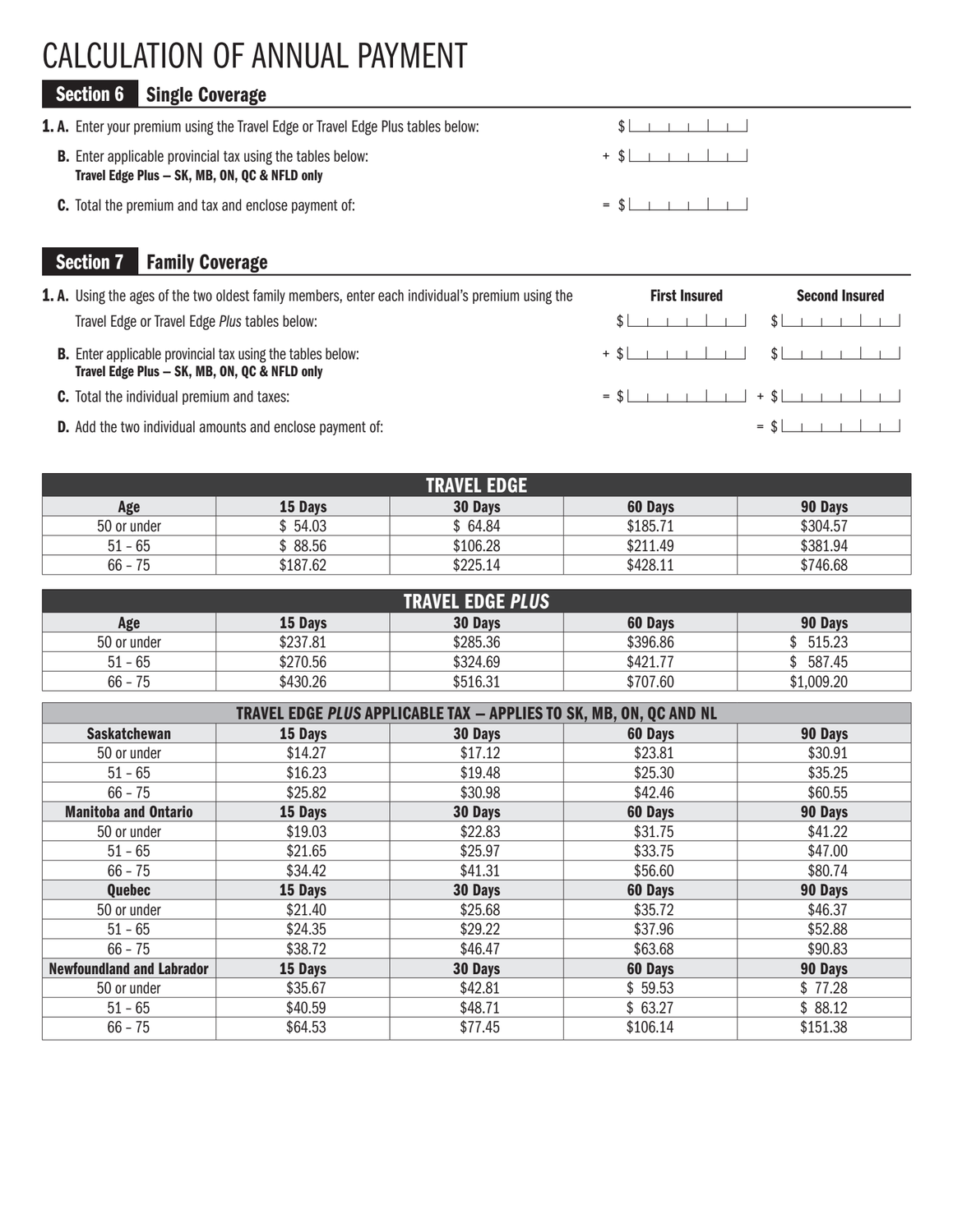### 1. Top-up Travel Coverage:

Your travel coverage is provided for a limited number of days per trip. Top-up allows you to extend your emergency medical travel protection for a particular trip. Complete this section if you need to top-up your coverage.



D. Top-Up Daily Rate (from table below): x  $\frac{1}{2}$ 

#### Note: For family coverage, add the daily rates for the ages of the two oldest people travelling.

**E.** Total payment  $(C \times D)$ :  $= $L_1 + L_2 + L_3$ 

\* *The number of Top-up Days equals the number of days of your trip beyond 15, 30, 60 or 90 days, whichever is in effect under your annual plan.*

| <b>TOP-UP DAILY RATES</b>                 |          |           |         |  |  |  |
|-------------------------------------------|----------|-----------|---------|--|--|--|
| <b>Total Travel</b><br><b>Period Days</b> | Age      |           |         |  |  |  |
|                                           | $0 - 50$ | $51 - 65$ | 66-75   |  |  |  |
| $1 - 59$                                  | \$2.39   | \$2.86    | \$5.16  |  |  |  |
| 60-89                                     | \$2.98   | \$3.21    | \$7.16  |  |  |  |
| 90-119                                    | \$4.66   | \$4.68    | \$10.29 |  |  |  |
| 120-149                                   | \$5.08   | \$5.21    | \$11.91 |  |  |  |
| 150-183                                   | \$5.49   | \$6.27    | \$12.22 |  |  |  |

2. Additional Trip Cancellation Coverage:

Trip Cancellation coverage (available only for Travel Edge *Plus*) offers a basic coverage amount of \$2,000 per insured. Additional Trip Cancellation coverage can be purchased on a per-trip basis to the value of the transportation ticket to a maximum of \$15,000 for a person with single coverage or \$30,000 for two or more family members with family coverage (regardless of the number of people in the family). Fill out this section only if you require such additional coverage. Note: Additional coverage is available in units of \$100 only.

A. This additional coverage is for (check all that apply):

| Rate per \$100                                                                 |                                                                                                                                                                                                                                                                                                                                                                                                                                                        |
|--------------------------------------------------------------------------------|--------------------------------------------------------------------------------------------------------------------------------------------------------------------------------------------------------------------------------------------------------------------------------------------------------------------------------------------------------------------------------------------------------------------------------------------------------|
| Ages 65 and under                                                              | \$5.40                                                                                                                                                                                                                                                                                                                                                                                                                                                 |
| Over age 65                                                                    | \$8.79                                                                                                                                                                                                                                                                                                                                                                                                                                                 |
|                                                                                | Additional amount requested<br>(multiple of \$100 only):                                                                                                                                                                                                                                                                                                                                                                                               |
| $\Box$ Applicant                                                               | $\frac{1}{2}$ $\frac{1}{2}$ $\frac{1}{2}$ $\frac{1}{2}$ $\frac{1}{2}$ $\frac{1}{2}$ $\frac{1}{2}$ $\frac{1}{2}$ $\frac{1}{2}$ $\frac{1}{2}$ $\frac{1}{2}$ $\frac{1}{2}$ $\frac{1}{2}$ $\frac{1}{2}$ $\frac{1}{2}$ $\frac{1}{2}$ $\frac{1}{2}$ $\frac{1}{2}$ $\frac{1}{2}$ $\frac{1}{2}$ $\frac{1}{2}$ $\frac{1}{2}$                                                                                                                                    |
| Amount requested divided by 100:                                               | the control of the control of the                                                                                                                                                                                                                                                                                                                                                                                                                      |
| x Rate per \$100:                                                              | $\sqrt[6]{\begin{array}{c} 5 \end{array}}$ (a)                                                                                                                                                                                                                                                                                                                                                                                                         |
| $\Box$ Spouse                                                                  | $\frac{1}{2}$                                                                                                                                                                                                                                                                                                                                                                                                                                          |
| Amount requested divided by 100:                                               |                                                                                                                                                                                                                                                                                                                                                                                                                                                        |
| x Rate per \$100:                                                              | $\sqrt[6]{\frac{1}{2}}$ (b)                                                                                                                                                                                                                                                                                                                                                                                                                            |
| $\Box$ Child(ren)                                                              |                                                                                                                                                                                                                                                                                                                                                                                                                                                        |
|                                                                                | $\frac{1}{2}$                                                                                                                                                                                                                                                                                                                                                                                                                                          |
| Amount requested divided by 100:                                               | the control of the control of the                                                                                                                                                                                                                                                                                                                                                                                                                      |
| x Rate per \$100:                                                              | $\sqrt[6]{\frac{1}{2}}$ (c)                                                                                                                                                                                                                                                                                                                                                                                                                            |
|                                                                                | $\frac{1}{2}$                                                                                                                                                                                                                                                                                                                                                                                                                                          |
| Amount requested divided by 100:                                               | the control of the control of the                                                                                                                                                                                                                                                                                                                                                                                                                      |
| x Rate per \$100:                                                              | $\sqrt[6]{\frac{1}{100}}$ (d)                                                                                                                                                                                                                                                                                                                                                                                                                          |
|                                                                                | $\frac{1}{2}$                                                                                                                                                                                                                                                                                                                                                                                                                                          |
| Amount requested divided by 100:                                               | $\mathcal{L}^{\mathcal{L}}(\mathcal{L}^{\mathcal{L}})$ and $\mathcal{L}^{\mathcal{L}}(\mathcal{L}^{\mathcal{L}})$ and $\mathcal{L}^{\mathcal{L}}(\mathcal{L}^{\mathcal{L}})$                                                                                                                                                                                                                                                                           |
| x Rate per \$100:                                                              | $\sqrt[6]{\frac{1}{2}}$ (e)                                                                                                                                                                                                                                                                                                                                                                                                                            |
| $\Box$ Caregiver                                                               | $\frac{1}{2}$                                                                                                                                                                                                                                                                                                                                                                                                                                          |
| Caregiver's Name: __________________                                           | $\sim$                                                                                                                                                                                                                                                                                                                                                                                                                                                 |
| Amount requested divided by 100:                                               | $\mathcal{L}^{\mathcal{L}}(\mathcal{L}^{\mathcal{L}})$ and $\mathcal{L}^{\mathcal{L}}(\mathcal{L}^{\mathcal{L}})$ and $\mathcal{L}^{\mathcal{L}}(\mathcal{L}^{\mathcal{L}})$                                                                                                                                                                                                                                                                           |
| x Rate per \$100:                                                              | $\sqrt[6]{\frac{1}{2} \cdot \frac{1}{2} \cdot \frac{1}{2} \cdot \frac{1}{2} \cdot \frac{1}{2} \cdot \frac{1}{2} \cdot \frac{1}{2} \cdot \frac{1}{2} \cdot \frac{1}{2} \cdot \frac{1}{2} \cdot \frac{1}{2} \cdot \frac{1}{2} \cdot \frac{1}{2} \cdot \frac{1}{2} \cdot \frac{1}{2} \cdot \frac{1}{2} \cdot \frac{1}{2} \cdot \frac{1}{2} \cdot \frac{1}{2} \cdot \frac{1}{2} \cdot \frac{1}{2} \cdot \frac{1}{2} \cdot \frac{1}{2} \cdot \frac{1}{2} \$ |
| <b>B.</b> Pretax amount: $(a+b+c+d+e+f)$ :                                     | $\frac{1}{2}$                                                                                                                                                                                                                                                                                                                                                                                                                                          |
| <b>C.</b> Add applicable provincial tax (only<br>applies to Saskatchewan (6%), |                                                                                                                                                                                                                                                                                                                                                                                                                                                        |
| Manitoba (8%), Ontario (8%), Quebec (9%)                                       |                                                                                                                                                                                                                                                                                                                                                                                                                                                        |
| and Newfoundland and Labrador (15%)                                            |                                                                                                                                                                                                                                                                                                                                                                                                                                                        |
| residents):                                                                    | \$.                                                                                                                                                                                                                                                                                                                                                                                                                                                    |
| <b>D.</b> Total amount for additional                                          |                                                                                                                                                                                                                                                                                                                                                                                                                                                        |
| <b>Trip Cancellation coverage</b><br>$(B + C)$ :                               | \$                                                                                                                                                                                                                                                                                                                                                                                                                                                     |
|                                                                                |                                                                                                                                                                                                                                                                                                                                                                                                                                                        |
| <b>E.</b> Departure Date:                                                      |                                                                                                                                                                                                                                                                                                                                                                                                                                                        |
|                                                                                | Month<br>Year<br>Day                                                                                                                                                                                                                                                                                                                                                                                                                                   |
| Return Date:                                                                   |                                                                                                                                                                                                                                                                                                                                                                                                                                                        |
|                                                                                | Month<br>Year<br>Day                                                                                                                                                                                                                                                                                                                                                                                                                                   |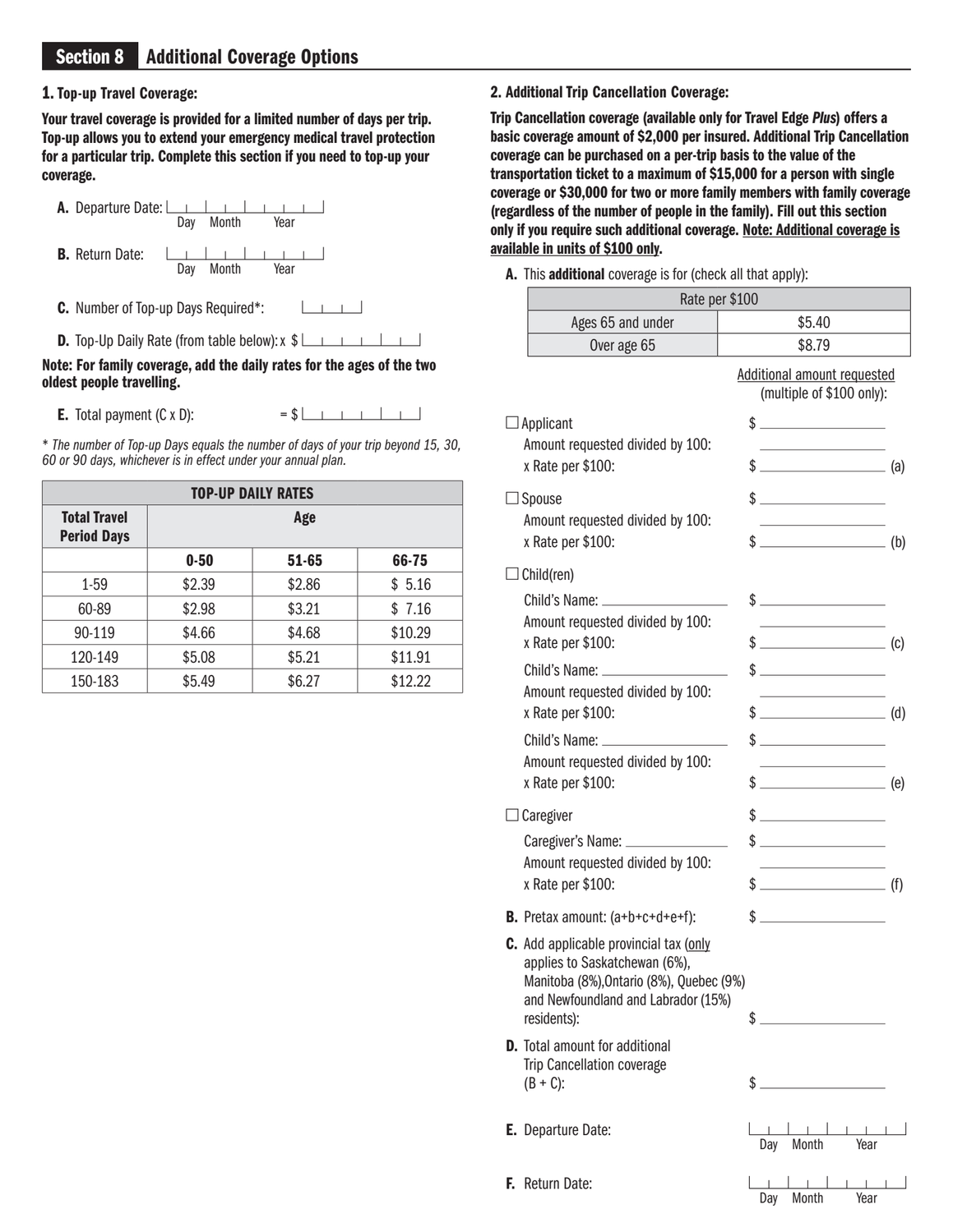# DECLARATION OF INSURABILITY

## Section 9 Single or Family Coverage

### To be completed by all parties to be insured.

### HEALTH INFORMATION

1. Using the chart below, please provide a "Yes" or "No" answer (for each person to be insured) to the following questions. If any of the following medical questions are answered "Yes", the individual(s) for whom a "Yes" answer was given is/are not eligible for this coverage.

Note: Coverage is not applicable for any *pre-existing medical condition* if that condition was not *stable* in the 90 days immediately before each *departure date*.

Have you:

- A. Been diagnosed with a terminal illness?
- **B.** Been diagnosed with or had an episode of congestive heart failure?
- C. Been diagnosed with Acquired Immune Deficiency Syndrome (AIDS) or Human Immunodeficiency Virus (HIV)?
- D. Been diagnosed with Alzheimer's disease or any other type of dementia?
- E. Received any type of treatment for pancreatic cancer, liver cancer or any other type of cancer that has metastasized?
- F. Been prescribed or used home oxygen treatment in the past 12 months?
- G. Had a major organ transplant (i.e. heart, kidney, liver and/or lung)?
- H. Received kidney dialysis treatment in the past 12 months?

|                                   | A            | B            | C          | D            | E          | F            | G            | H            |
|-----------------------------------|--------------|--------------|------------|--------------|------------|--------------|--------------|--------------|
| Person to be Insured:             | $\Box$ Yes   | $\Box$ Yes   | $\Box$ Yes | $\Box$ Yes   | $\Box$ Yes | $\Box$ Yes   | $\Box$ Yes   | $\Box$ Yes   |
|                                   | $\square$ No | $\Box$ No    | $\Box$ No  | $\Box$ No    | $\Box$ No  | $\Box$ No    | $\square$ No | $\Box$ No    |
| <b>Spouse or partner:</b>         | $\Box$ Yes   | $\Box$ Yes   | $\Box$ Yes | $\Box$ Yes   | $\Box$ Yes | $\Box$ Yes   | $\Box$ Yes   | $\Box$ Yes   |
|                                   | $\square$ No | $\Box$ No    | $\Box$ No  | $\Box$ No    | $\Box$ No  | $\Box$ No    | $\Box$ No    | $\Box$ No    |
| <b>Caregiver</b> (If applicable): | $\Box$ Yes   | $\Box$ Yes   | $\Box$ Yes | $\Box$ Yes   | $\Box$ Yes | $\Box$ Yes   | $\Box$ Yes   | $\Box$ Yes   |
|                                   | $\Box$ No    | $\Box$ No    | $\Box$ No  | $\Box$ No    | $\Box$ No  | $\Box$ No    | $\Box$ No    | $\Box$ No    |
| <b>Children</b> (Name):           | $\Box$ Yes   | $\Box$ Yes   | $\Box$ Yes | $\Box$ Yes   | $\Box$ Yes | $\Box$ Yes   | $\Box$ Yes   | $\Box$ Yes   |
|                                   | $\square$ No | $\Box$ No    | $\Box$ No  | $\Box$ No    | $\Box$ No  | $\square$ No | $\square$ No | $\square$ No |
|                                   | $\Box$ Yes   | $\Box$ Yes   | $\Box$ Yes | $\Box$ Yes   | $\Box$ Yes | $\Box$ Yes   | $\Box$ Yes   | $\Box$ Yes   |
|                                   | $\Box$ No    | $\square$ No | $\Box$ No  | $\Box$ No    | $\Box$ No  | $\square$ No | $\Box$ No    | $\Box$ No    |
|                                   | $\Box$ Yes   | $\Box$ Yes   | $\Box$ Yes | $\Box$ Yes   | $\Box$ Yes | $\Box$ Yes   | $\Box$ Yes   | $\Box$ Yes   |
|                                   | $\Box$ No    | $\Box$ No    | $\Box$ No  | $\Box$ No    | $\Box$ No  | $\Box$ No    | $\Box$ No    | $\Box$ No    |
|                                   | $\Box$ Yes   | $\Box$ Yes   | $\Box$ Yes | $\Box$ Yes   | $\Box$ Yes | $\Box$ Yes   | $\Box$ Yes   | $\Box$ Yes   |
|                                   | $\Box$ No    | $\square$ No | $\Box$ No  | $\Box$ No    | $\Box$ No  | $\Box$ No    | $\square$ No | $\Box$ No    |
|                                   | $\Box$ Yes   | $\Box$ Yes   | $\Box$ Yes | $\Box$ Yes   | $\Box$ Yes | $\Box$ Yes   | $\Box$ Yes   | $\Box$ Yes   |
|                                   | $\square$ No | $\Box$ No    | $\Box$ No  | $\Box$ No    | $\Box$ No  | $\square$ No | $\square$ No | $\Box$ No    |
|                                   | $\Box$ Yes   | $\Box$ Yes   | $\Box$ Yes | $\Box$ Yes   | $\Box$ Yes | $\Box$ Yes   | $\Box$ Yes   | $\Box$ Yes   |
|                                   | $\Box$ No    | $\Box$ No    | $\Box$ No  | $\Box$ No    | $\Box$ No  | $\Box$ No    | $\square$ No | $\Box$ No    |
|                                   | $\Box$ Yes   | $\Box$ Yes   | $\Box$ Yes | $\Box$ Yes   | $\Box$ Yes | $\Box$ Yes   | $\Box$ Yes   | $\Box$ Yes   |
|                                   | $\square$ No | $\square$ No | $\Box$ No  | $\square$ No | $\Box$ No  | $\square$ No | $\square$ No | $\square$ No |